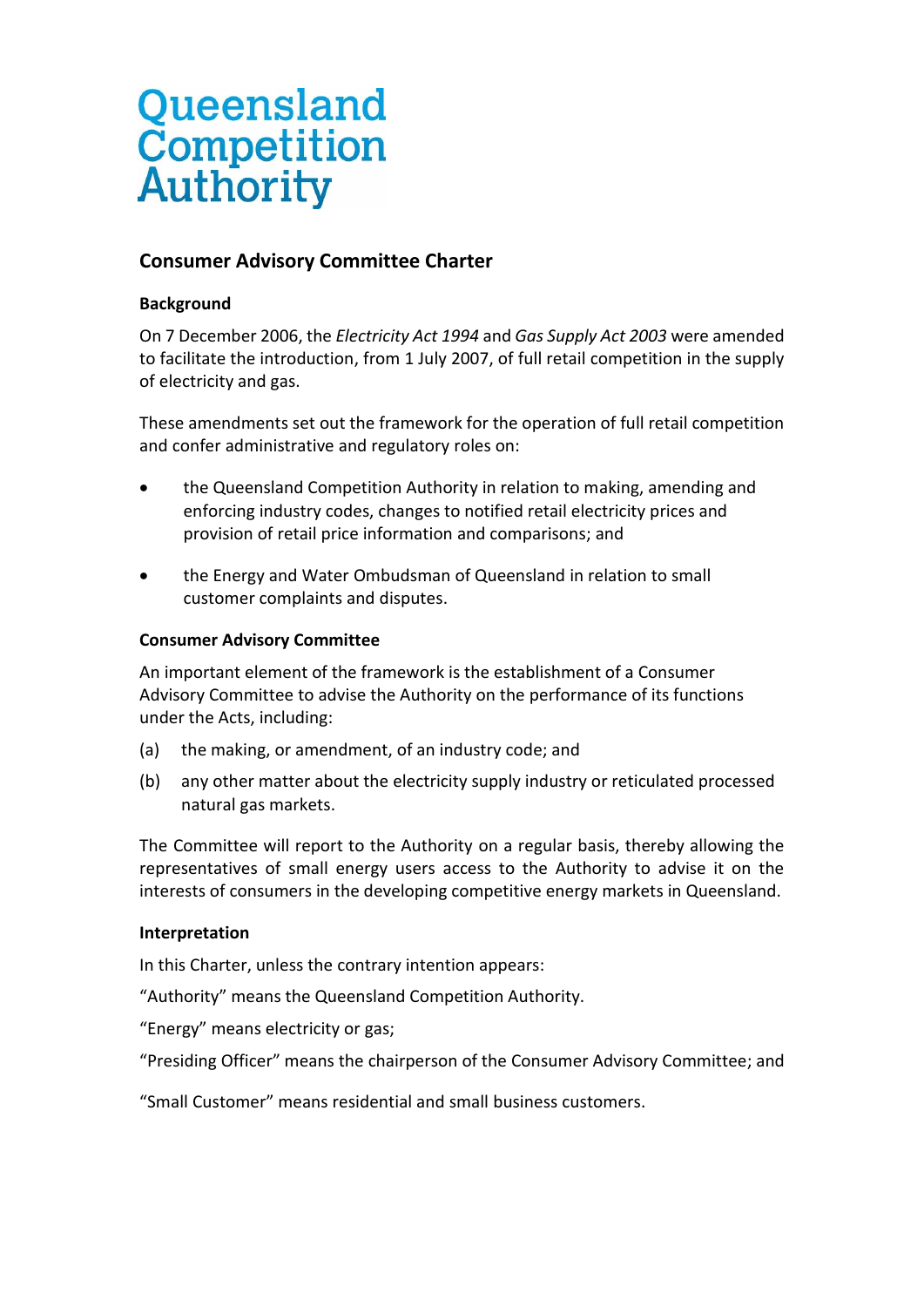#### **Objective of the Consumer Advisory Committee**

The Consumer Advisory Committee is to act as a representative body on behalf of small customers and to advise the Authority on the interests of consumers in the exercise of the Authority's responsibilities under the *Electricity Act 1994* and *Gas Supply Act 2003*.

#### **Terms of Reference**

The Consumer Advisory Committee will:

- advise the Authority on the interests of consumers (primarily small customers) in the performance of its responsibilities under the *Electricity Act 1994* and *Gas Supply Act 2003*;
- advise the Authority on issues of interest to consumers in the competitive energy markets;
- advise the Authority on the practices of energy entities that are of note, by virtue of being either exemplary or deficient; and
- provide the Authority with an opinion in relation to any matter upon which the Authority may request advice from time to time.

#### **Establishment of the Committee and Proceedings**

The Authority will appoint Members to the Committee after consultation with groups who represent the interests of consumers. In general, the Authority will appoint organisations as Members rather than individuals. Where an organisation has been appointed, that organisation may choose one of its members to represent it.

The Presiding Officer of the Committee shall be appointed by the Chairperson of the Authority and will be a staff member of the Authority.

Should the Presiding Officer not be able to attend a Committee meeting, the Chief Executive of the Authority may nominate an alternative person to act as Presiding Officer.

The Committee will be comprised of the Presiding Officer and Members as appointed by the Authority

The Presiding Officer may invite relevant Queensland Government representatives to attend Committee meetings as observers.

From time to time, industry participants, such as energy retailers and distributors, may be invited by the Presiding Officer to provide information to the Committee.

The Authority will appoint each Member of the Committee for a period of no greater than 12 months.

Upon the expiry of a Member's term of office, the Authority may re-appoint the Member for a further term.